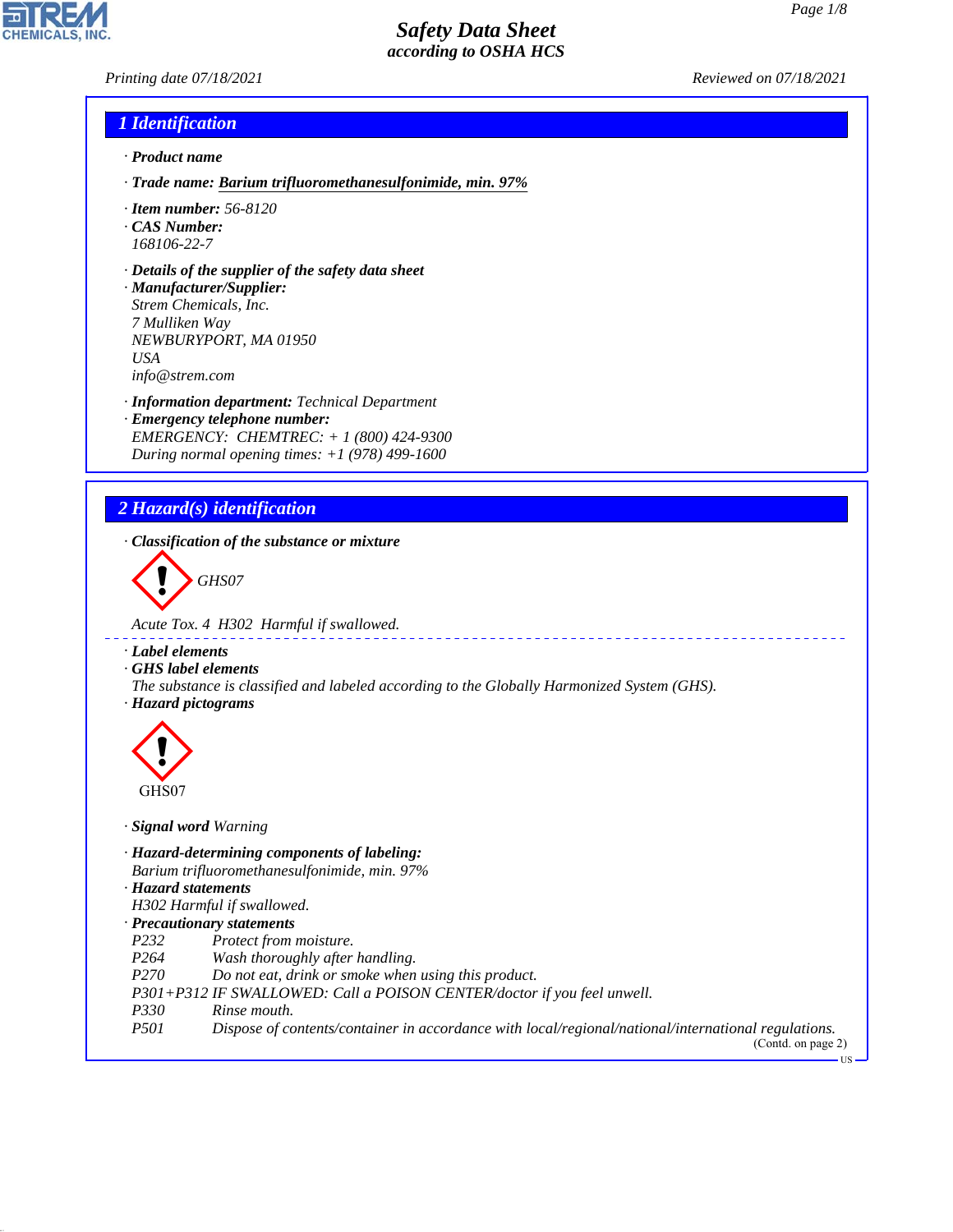*Printing date 07/18/2021 Reviewed on 07/18/2021*

*Trade name: Barium trifluoromethanesulfonimide, min. 97%* (Contd. of page 1) *· Classification system: · NFPA ratings (scale 0 - 4)* 2 0  $\overline{\mathbf{0}}$ *Health = 2 Fire = 0 Reactivity = 0 · HMIS-ratings (scale 0 - 4)* HEALTH FIRE  $\overline{REACTIVITY \, 0}$  *Reactivity = 0* 2 *Health = 2* 0 *Fire = 0 · Other hazards*

- *· Results of PBT and vPvB assessment*
- *· PBT: Not applicable.*
- *· vPvB: Not applicable.*

#### *3 Composition/information on ingredients*

- *· Chemical characterization: Substances*
- *· CAS No. Description*
- *168106-22-7 Barium trifluoromethanesulfonimide, min. 97%*

#### *4 First-aid measures*

- *· Description of first aid measures*
- *· General information:*

*Symptoms of poisoning may even occur after several hours; therefore medical observation for at least 48 hours after the accident.*

- *· After inhalation: Supply fresh air; consult doctor in case of complaints.*
- *· After skin contact: Generally the product does not irritate the skin.*
- *· After eye contact: Rinse opened eye for several minutes under running water.*
- *· After swallowing: Immediately call a doctor.*
- *· Information for doctor:*
- *· Most important symptoms and effects, both acute and delayed No further relevant information available.*
- *· Indication of any immediate medical attention and special treatment needed*
- *No further relevant information available.*

## *5 Fire-fighting measures*

- *· Extinguishing media*
- *· Suitable extinguishing agents: Use fire fighting measures that suit the environment.*
- *· Special hazards arising from the substance or mixture No further relevant information available.*
- *· Advice for firefighters*

44.1.1

*· Protective equipment: No special measures required.*

#### *6 Accidental release measures*

*· Personal precautions, protective equipment and emergency procedures Not required.*

*· Environmental precautions: No special measures required.*

(Contd. on page 3)

US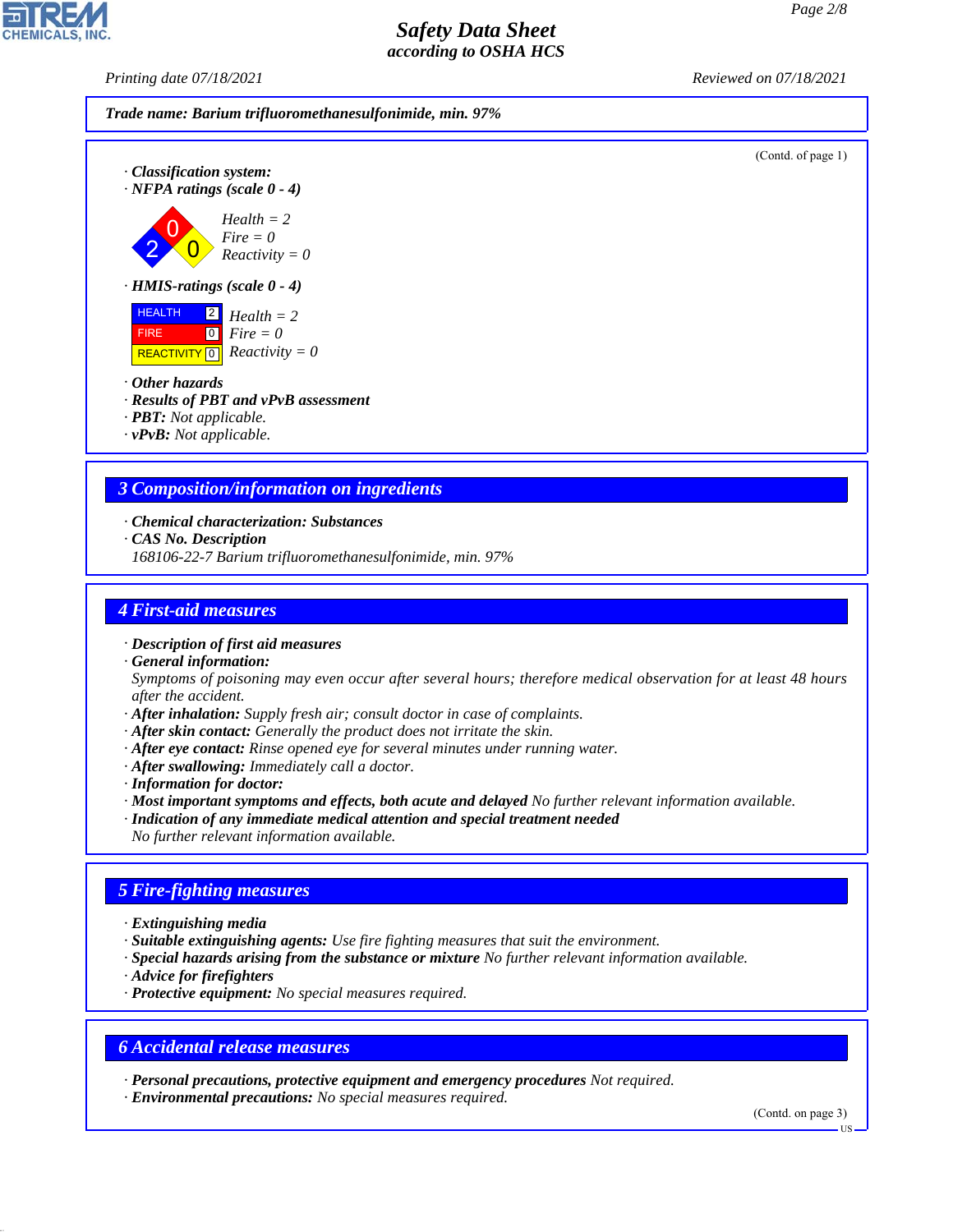*Printing date 07/18/2021 Reviewed on 07/18/2021*

#### *Trade name: Barium trifluoromethanesulfonimide, min. 97%*

- *· Methods and material for containment and cleaning up: Dispose contaminated material as waste according to item 13.*
- *· Reference to other sections See Section 7 for information on safe handling. See Section 8 for information on personal protection equipment. See Section 13 for disposal information.*

#### *· Protective Action Criteria for Chemicals*

#### *· PAC-1:*

*Substance is not listed.*

*· PAC-2:*

*Substance is not listed.*

*· PAC-3:*

*Substance is not listed.*

## *7 Handling and storage*

- *· Handling:*
- *· Precautions for safe handling No special precautions are necessary if used correctly.*
- *· Information about protection against explosions and fires: No special measures required.*
- *· Conditions for safe storage, including any incompatibilities*
- *· Storage:*
- *· Requirements to be met by storerooms and receptacles: No special requirements.*
- *· Information about storage in one common storage facility: Not required.*
- *· Further information about storage conditions: Store in cool, dry conditions in well sealed receptacles.*
- *· Specific end use(s) No further relevant information available.*

## *8 Exposure controls/personal protection*

- *· Additional information about design of technical systems: No further data; see item 7.*
- *· Control parameters*
- *· Components with limit values that require monitoring at the workplace: Not required.*
- *· Additional information: The lists that were valid during the creation were used as basis.*
- *· Exposure controls*
- *· Personal protective equipment:*
- *· General protective and hygienic measures: Keep away from foodstuffs, beverages and feed. Wash hands before breaks and at the end of work.*
- *· Breathing equipment: Not required.*
- *· Protection of hands:*

44.1.1

- *The glove material has to be impermeable and resistant to the product/ the substance/ the preparation. Due to missing tests no recommendation to the glove material can be given for the product/ the preparation/ the chemical mixture.*
- *Selection of the glove material on consideration of the penetration times, rates of diffusion and the degradation · Material of gloves*
- *The selection of the suitable gloves does not only depend on the material, but also on further marks of quality and varies from manufacturer to manufacturer.*

(Contd. on page 4)

US



#### (Contd. of page 2)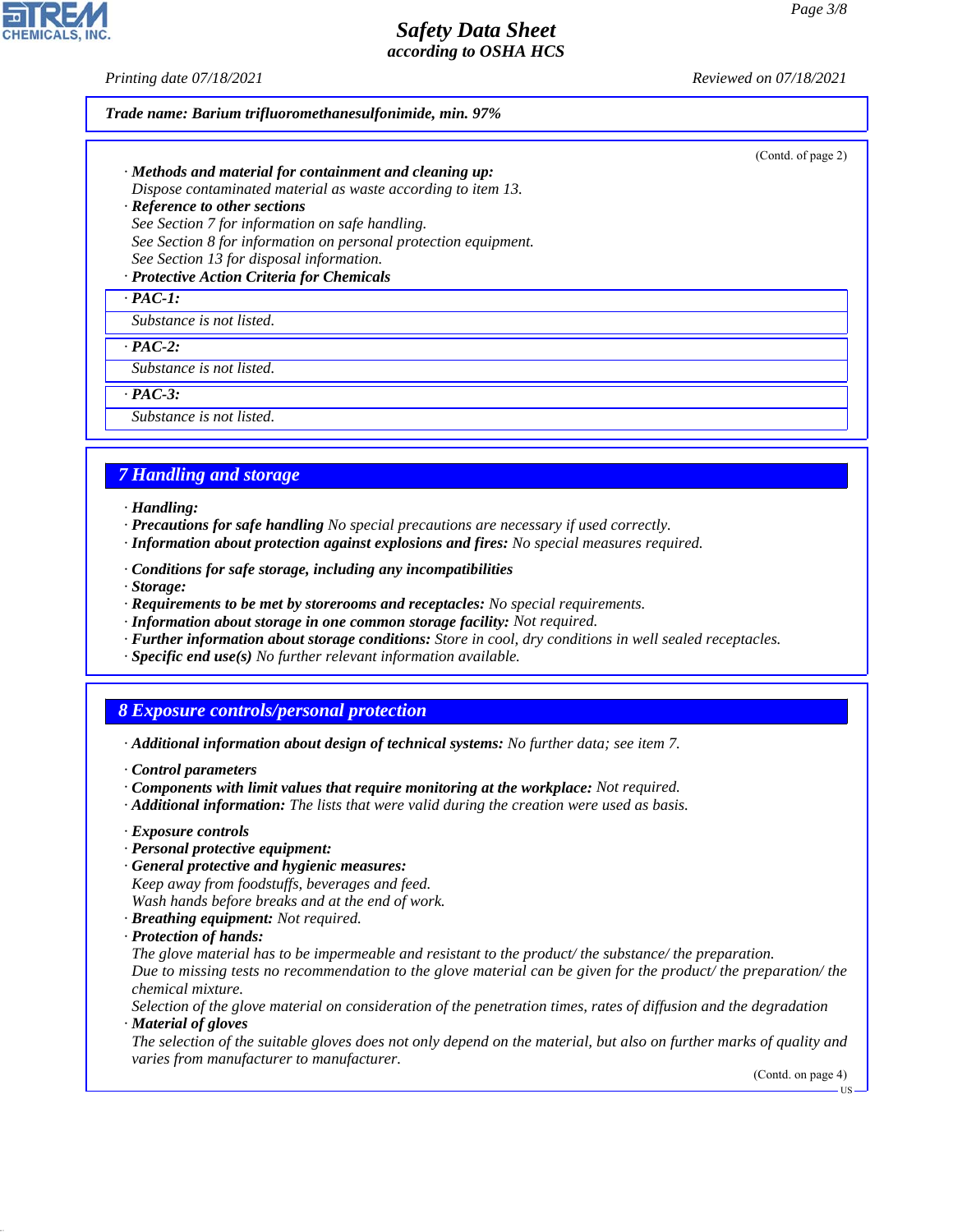*Printing date 07/18/2021 Reviewed on 07/18/2021*

H

CHEMICALS, INC.

44.1.1

(Contd. of page 3)

#### *Trade name: Barium trifluoromethanesulfonimide, min. 97%*

#### *· Penetration time of glove material*

*The exact break through time has to be found out by the manufacturer of the protective gloves and has to be observed.*

*· Eye protection: Safety glasses*

# *9 Physical and chemical properties*

| · Information on basic physical and chemical properties    |                                               |
|------------------------------------------------------------|-----------------------------------------------|
| <b>General Information</b>                                 |                                               |
| $\cdot$ Appearance:<br>Form:                               | Solid                                         |
| Color:                                                     | Not determined.                               |
| $\cdot$ Odor:                                              | Characteristic                                |
| · Odor threshold:                                          | Not determined.                               |
| $\cdot$ pH-value:                                          | Not applicable.                               |
| Change in condition                                        |                                               |
| Melting point/Melting range:                               | Undetermined.                                 |
| <b>Boiling point/Boiling range:</b>                        | Undetermined.                                 |
| · Flash point:                                             | Not applicable.                               |
| · Flammability (solid, gaseous):                           | Not determined.                               |
| · Ignition temperature:                                    |                                               |
| Decomposition temperature:                                 | Not determined.                               |
| · Auto igniting:                                           | Not determined.                               |
| · Danger of explosion:                                     | Product does not present an explosion hazard. |
| · Explosion limits:                                        |                                               |
| Lower:                                                     | Not determined.                               |
| <b>Upper:</b>                                              | Not determined.                               |
| · Vapor pressure:                                          | Not applicable.                               |
| $\cdot$ Density:                                           | Not determined.                               |
| · Relative density                                         | Not determined.                               |
| · Vapor density                                            | Not applicable.                               |
| $\cdot$ Evaporation rate                                   | Not applicable.                               |
| · Solubility in / Miscibility with                         |                                               |
| Water:                                                     | Insoluble.                                    |
| · Partition coefficient (n-octanol/water): Not determined. |                                               |
| · Viscosity:                                               |                                               |
| Dynamic:                                                   | Not applicable.                               |
| Kinematic:                                                 | Not applicable.                               |
| · Solvent content:                                         |                                               |
| Organic solvents:                                          | $0.0\%$                                       |
| <b>VOC</b> content:                                        | 0.0 g/l / 0.00 lb/gl                          |
| $·$ Other information                                      | No further relevant information available.    |
|                                                            | US                                            |

(Contd. on page 5)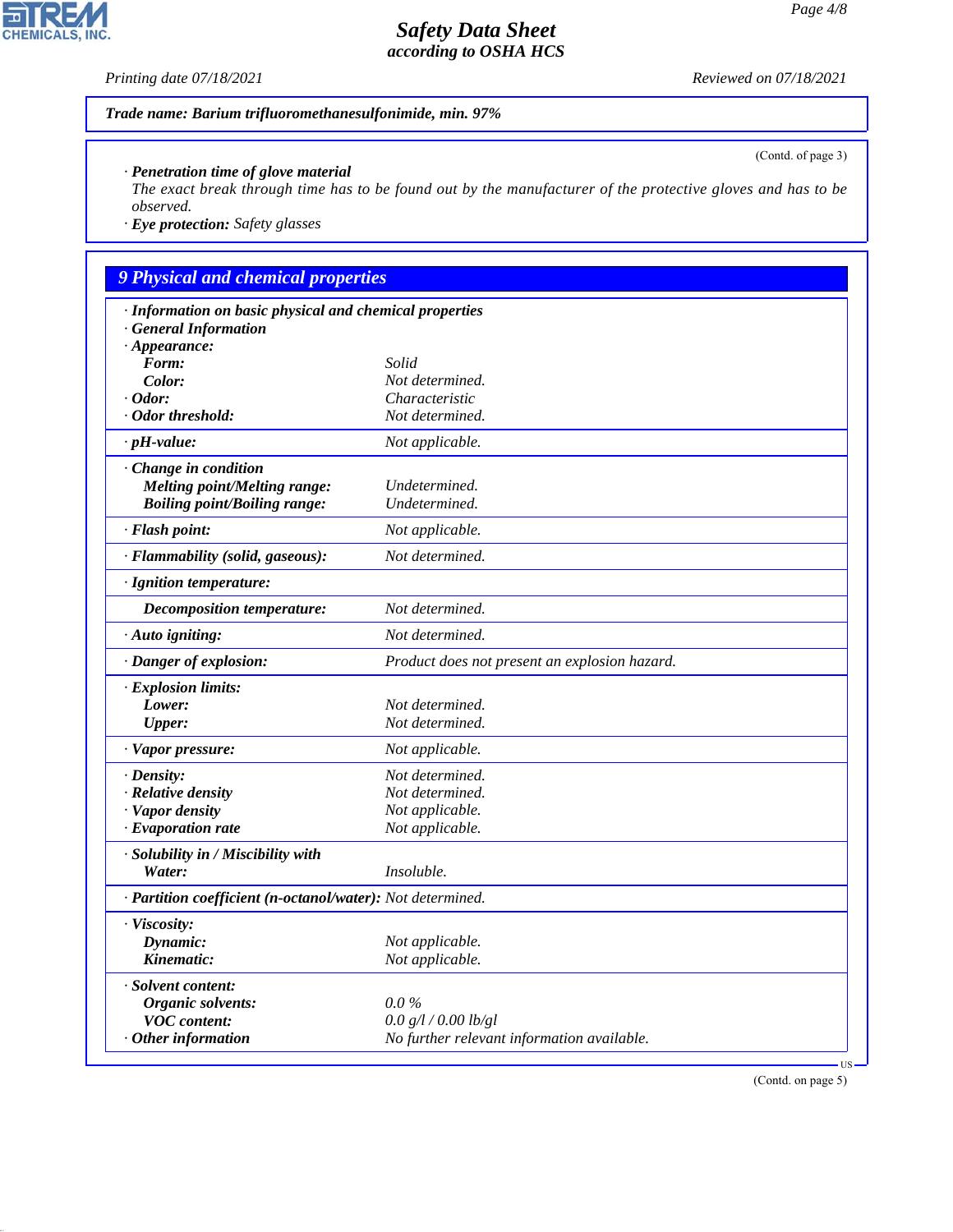*Printing date 07/18/2021 Reviewed on 07/18/2021*

*Trade name: Barium trifluoromethanesulfonimide, min. 97%*

(Contd. of page 4)

#### *10 Stability and reactivity*

- *· Reactivity No further relevant information available.*
- *· Chemical stability*
- *· Thermal decomposition / conditions to be avoided: No decomposition if used according to specifications.*
- *· Possibility of hazardous reactions No dangerous reactions known.*
- *· Conditions to avoid No further relevant information available.*
- *· Incompatible materials: No further relevant information available.*
- *· Hazardous decomposition products: No dangerous decomposition products known.*

#### *11 Toxicological information*

- *· Information on toxicological effects*
- *· Acute toxicity:*
- *· Primary irritant effect:*
- *· on the skin: No irritant effect.*
- *· on the eye: No irritating effect.*
- *· Sensitization: No sensitizing effects known.*
- *· Additional toxicological information:*

*· Carcinogenic categories*

*· IARC (International Agency for Research on Cancer)*

*Substance is not listed.*

*· NTP (National Toxicology Program)*

*Substance is not listed.*

*· OSHA-Ca (Occupational Safety & Health Administration)*

*Substance is not listed.*

#### *12 Ecological information*

*· Toxicity*

- *· Aquatic toxicity: No further relevant information available.*
- *· Persistence and degradability No further relevant information available.*
- *· Behavior in environmental systems:*
- *· Bioaccumulative potential No further relevant information available.*
- *· Mobility in soil No further relevant information available.*
- *· Additional ecological information:*
- *· General notes: Not known to be hazardous to water.*
- *· Results of PBT and vPvB assessment*
- *· PBT: Not applicable.*
- *· vPvB: Not applicable.*
- *· Other adverse effects No further relevant information available.*

#### *13 Disposal considerations*

*· Waste treatment methods*

*· Recommendation:*

44.1.1

*Must not be disposed of together with household garbage. Do not allow product to reach sewage system.*

(Contd. on page 6)

US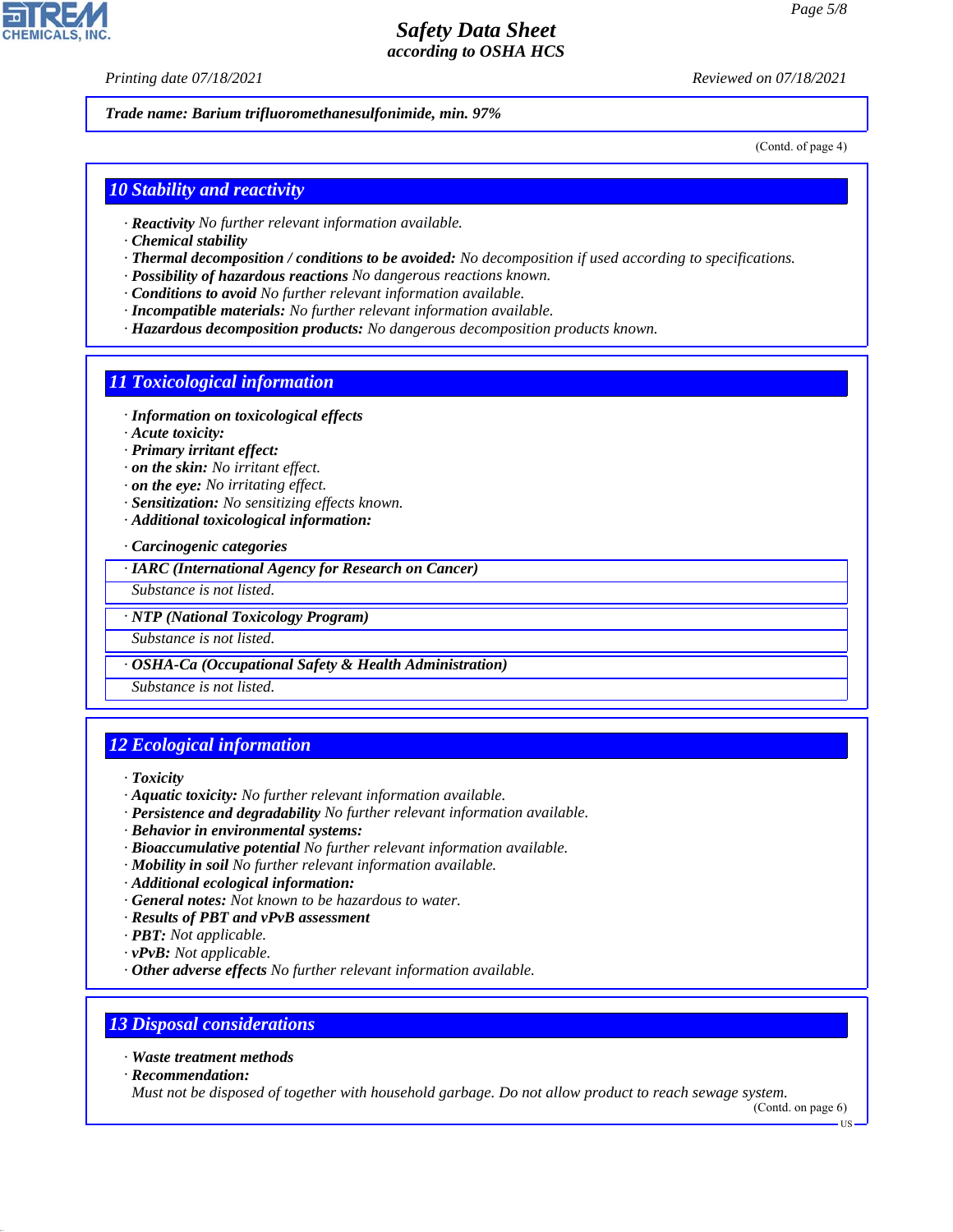*Printing date 07/18/2021 Reviewed on 07/18/2021*

(Contd. of page 5)

*Trade name: Barium trifluoromethanesulfonimide, min. 97%*

*· Uncleaned packagings:*

*· Recommendation: Disposal must be made according to official regulations.*

| <b>4 Transport information</b>                                                      |                                                  |                    |
|-------------------------------------------------------------------------------------|--------------------------------------------------|--------------------|
| $\cdot$ UN-Number                                                                   |                                                  |                    |
| · DOT, IMDG, IATA                                                                   | <b>UN1564</b>                                    |                    |
| · UN proper shipping name                                                           |                                                  |                    |
| $\cdot$ DOT                                                                         | Barium compounds, n.o.s.                         |                    |
| · IMDG, IATA                                                                        | BARIUM COMPOUND, N.O.S.                          |                    |
| · Transport hazard class(es)                                                        |                                                  |                    |
| $\cdot$ DOT                                                                         |                                                  |                    |
| $\widetilde{f(x)}$                                                                  |                                                  |                    |
| · Class<br>· Label                                                                  | 6.1 Toxic substances<br>6.1                      |                    |
| · IMDG, IATA                                                                        |                                                  |                    |
|                                                                                     |                                                  |                    |
| · Class                                                                             | 6.1 Toxic substances                             |                    |
| · Label                                                                             | 6.1                                              |                    |
| · Packing group<br>· DOT, IMDG, IATA                                                | III                                              |                    |
| · Environmental hazards:                                                            |                                                  |                    |
| · Marine pollutant:                                                                 | N <sub>O</sub>                                   |                    |
| · Special precautions for user                                                      | Warning: Toxic substances                        |                    |
| · EMS Number:<br>· Stowage Category                                                 | $F-A, S-A$<br>A                                  |                    |
|                                                                                     |                                                  |                    |
| · Transport in bulk according to Annex II of<br><b>MARPOL73/78 and the IBC Code</b> | Not applicable.                                  |                    |
| · Transport/Additional information:                                                 |                                                  |                    |
| $\cdot$ DOT                                                                         |                                                  |                    |
| <b>Quantity limitations</b>                                                         | On passenger aircraft/rail: 100kg                |                    |
|                                                                                     | On cargo aircraft only: 200kg                    |                    |
| $\cdot$ IMDG                                                                        |                                                  |                    |
| $\cdot$ Limited quantities (LQ)<br>$\cdot$ Excepted quantities (EQ)                 | 5kg<br>Code: E1                                  |                    |
|                                                                                     | Maximum net quantity per inner packaging: 30 g   |                    |
|                                                                                     | Maximum net quantity per outer packaging: 1000 g |                    |
|                                                                                     |                                                  | (Contd. on page 7) |



44.1.1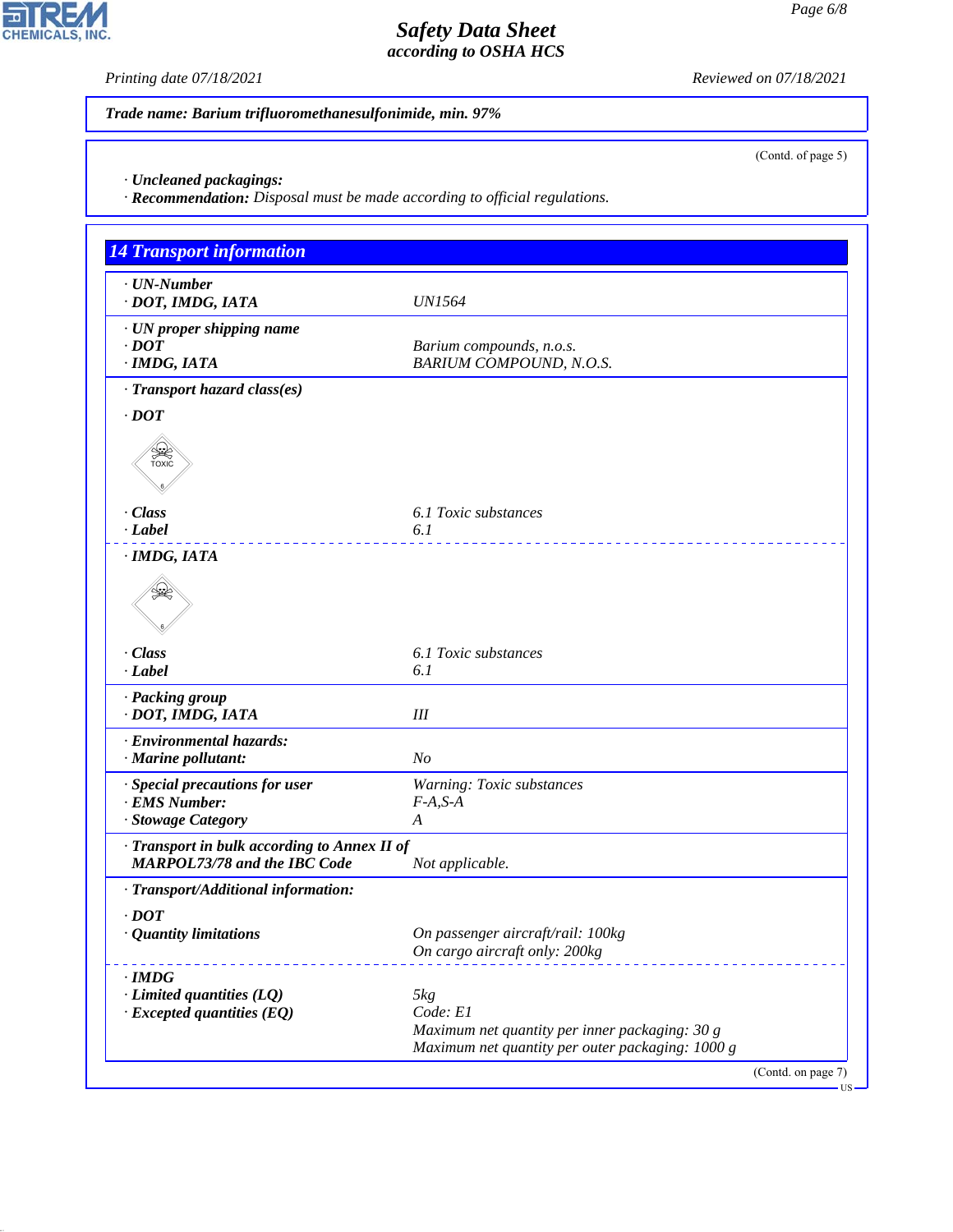**CHEMICALS, INC** 

*Printing date 07/18/2021 Reviewed on 07/18/2021*

(Contd. of page 6)

*Trade name: Barium trifluoromethanesulfonimide, min. 97%*

*· UN "Model Regulation": UN 1564 BARIUM COMPOUNDS, N.O.S., 6.1, III*

#### *15 Regulatory information*

*· Safety, health and environmental regulations/legislation specific for the substance or mixture · Sara*

*· Section 355 (extremely hazardous substances):*

*Substance is not listed.*

*· Section 313 (Specific toxic chemical listings):*

*Substance is not listed.*

*· TSCA (Toxic Substances Control Act):*

*Substance is not listed.*

*· Proposition 65*

*· Chemicals known to cause cancer:*

*Substance is not listed.*

*· Chemicals known to cause reproductive toxicity for females:*

*Substance is not listed.*

*· Chemicals known to cause reproductive toxicity for males:*

*Substance is not listed.*

*· Chemicals known to cause developmental toxicity:*

*Substance is not listed.*

*· Carcinogenic categories*

*· EPA (Environmental Protection Agency)*

*Substance is not listed.*

*· TLV (Threshold Limit Value established by ACGIH)*

*Substance is not listed.*

*· NIOSH-Ca (National Institute for Occupational Safety and Health)*

*Substance is not listed.*

*· GHS label elements*

*The substance is classified and labeled according to the Globally Harmonized System (GHS). · Hazard pictograms*



44.1.1

*· Signal word Warning*

*· Hazard-determining components of labeling: Barium trifluoromethanesulfonimide, min. 97%*

*· Hazard statements*

*H302 Harmful if swallowed.*

*· Precautionary statements*

*P232 Protect from moisture. P264 Wash thoroughly after handling.*